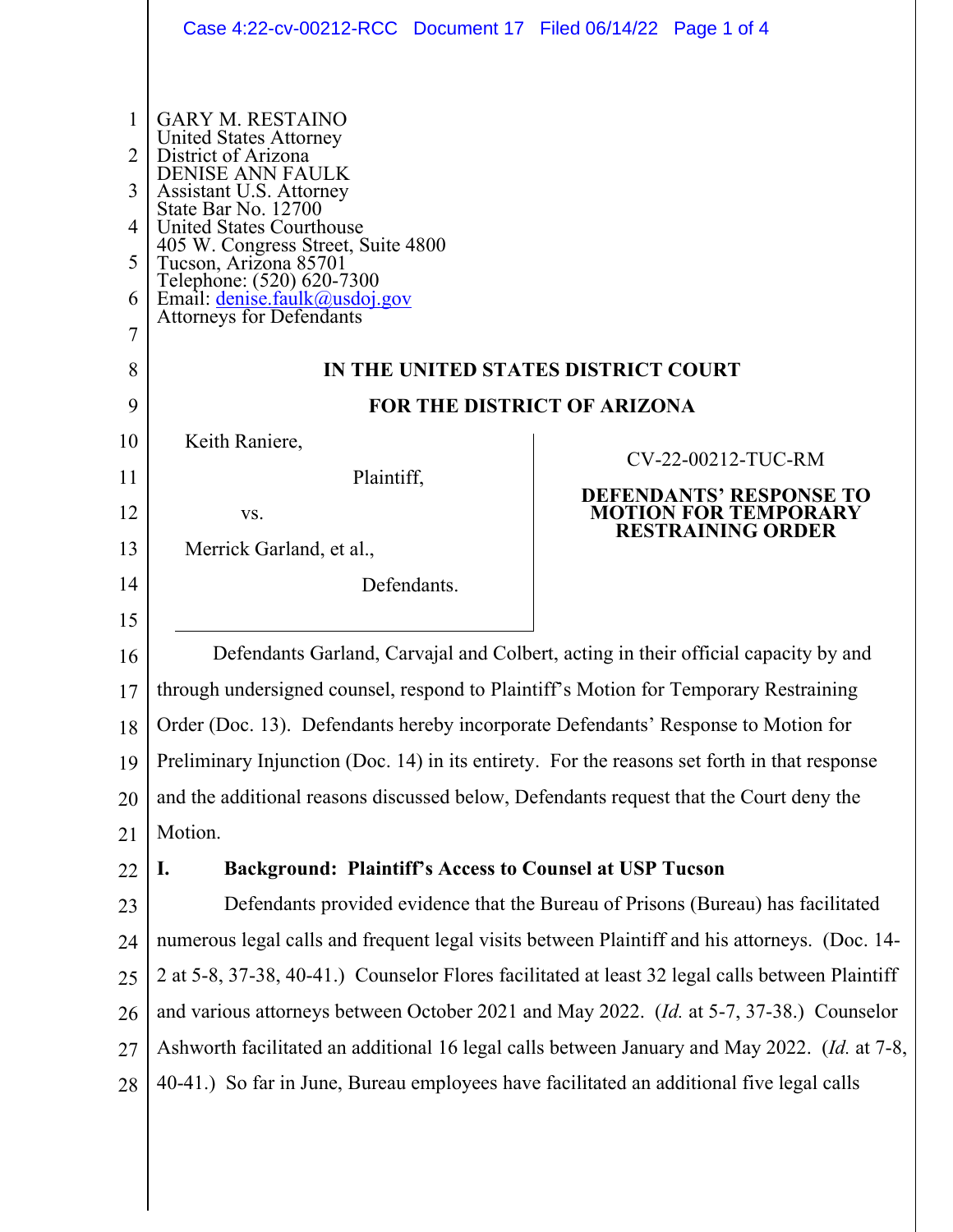1 2 3 4 5 6 7 8 9 10 11 12 13 14 15 16 17 18 19 20 21 22 23 24 25 26 27 28 between Plaintiff and his attorneys, including calls on June 1, 2022, June 7, 2022, June 8, 2022, and June 10, 2022. (Ex. A, Flores Decl. II, ¶¶ 2-3, Att. 1, Legal Call Log I, Att. 2, Legal Call Log II.) Bureau employees also have continued to facilitate Plaintiff's legal visits with his attorneys. Since May 19, 2022, Plaintiff has had six legal visits with his attorneys, and he has three more scheduled this week. (*Id.* ¶¶ 4-5.) No attorney has requested that the Bureau grant Mr. Chakravorty paralegal privileges, nor has any attorney sponsored him as a paralegal. (*Id.* ¶ 1.) Therefore, Mr. Chakravorty is not afforded legal visitation, legal call or legal correspondence privileges with Plaintiff. (*Id.*) **II. Legal Discussion A. Standards for a Motion for Temporary Restraining Order Without Notice** Rule 65(b)(1), Fed.R.Civ.P., provides The court may issue a temporary restraining order without written or oral notice to the adverse party or its attorney only if: (A) *specific facts in an affidavit or a verified complaint* clearly show that immediate and irreparable injury, loss, or damage will result to the movant before the adverse party can be heard in opposition; and (B) *the movant's attorney certifies in writing any efforts made to give notice* and the reasons why it should not be required. (Emphasis added.) Additionally, Rule 65(b)(2), Fed.R.Civ.P., provides Every temporary restraining order issued without notice must state the date and hour it was issued; describe the injury and state why it is irreparable; state why the order was issued without notice; and be promptly filed in the clerk's office and entered in the record. The order expires at the time after entry—not to exceed 14 days—that the court sets, unless before that time the court, for good cause, extends it for a like period or the adverse party consents to a longer extension. The reasons for an extension must be entered in the record. **B. Plaintiff has not met the Standards for a Temporary Restraining Order Without Notice** Plaintiff asserts that he has met the required standards because Defendants have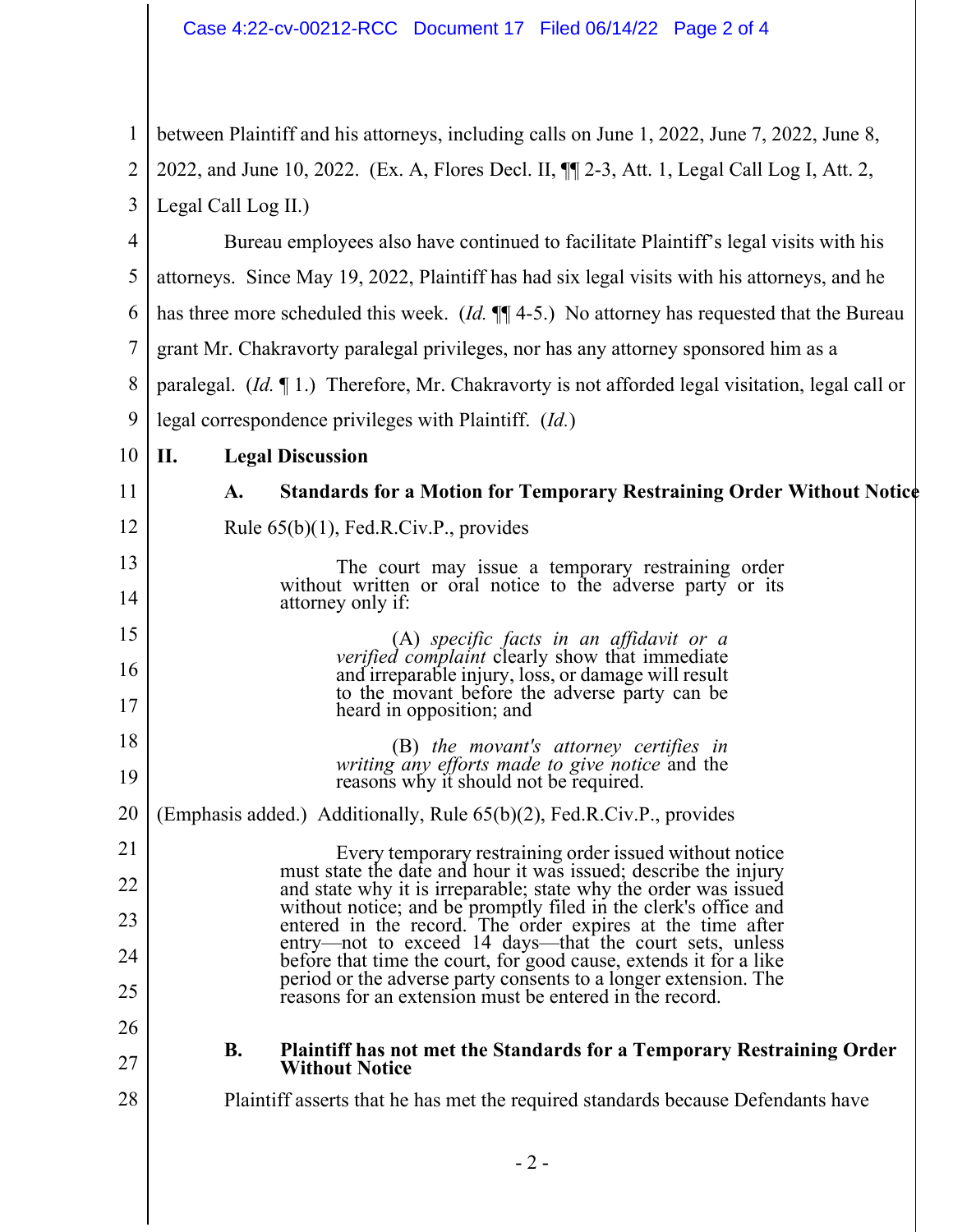1 2 3 4 5 6 7 8 9 10 11 12 actual notice of the First Amended Complaint (FAC) and the Motion for Preliminary Injunction and that "[a]dditional notice should not be required because it is apparent that Defendants intend to delay their response until the harm has been done, and the F.R.Crim.P. Rule 33 deadline has passed." (Doc. 13 at 3.) First, counsel was required to certify in writing any efforts made to give notice of the motion for a temporary restraining order, not of the underlying action. *See* Rule 65(b)(1)(b), Fed.R.Civ.P. Second, Plaintiff introduces no evidence to support the spurious claim that Defendants were delaying responding to the Motion for Preliminary Injunction. Plaintiff did not even serve the Motion for Preliminary Injunction, which was docketed on May 26, 2022, until June 1, 2022, the day *after* the Court ordered him to do so immediately. (Docs. 9 at 2, 10-12.) On June 1, 2022, undersigned counsel was selected as a juror for a week-long jury trial in state court. During the same week, agency counsel was out of state in training for two days.

13 14 15 16 Additionally, this Court indicated that it would order an expedited response from Defendants after Plaintiff served them. (Doc. 9 at 2.) To date, the Court has not ordered the response date, yet Defendants filed their Response as soon as possible after counsel finished jury duty.

17 18 19 20 21 22 23 24 25 26 27 28 Moreover, after Plaintiff filed the Motion for Preliminary Injunction, this Court noted: "Plaintiff does not seek a temporary restraining order and to the extent Plaintiff is requesting relief without notice to Defendants, Plaintiff has not met the standard for such relief under Federal Rule of Civil Procedure 65(b)(1)." (Doc. 9 at 2.) Plaintiff still has not met the standard. Plaintiff did not include any "*specific facts in an affidavit or a verified complaint* [that] clearly show that immediate and irreparable injury, loss, or damage will result to the movant before the adverse party can be heard in opposition." *See* Rule 65(b)(1)(b), Fed.R.Civ.P. Instead, Plaintiff included conclusory allegations about Mr. Tully needing Mr. Chakravorty's assistance in drafting additional Rule 33 motions, which were not referenced in the FAC. (Doc. 3, generally.) Mr. Tully has not requested that the Bureau allow Mr. Chakravorty access to Plaintiff to assist in the motions. Instead, Mr. Tully asked that the Bureau accommodate legal visits with Mr. Stoltz, an attorney who acts as his "eyes